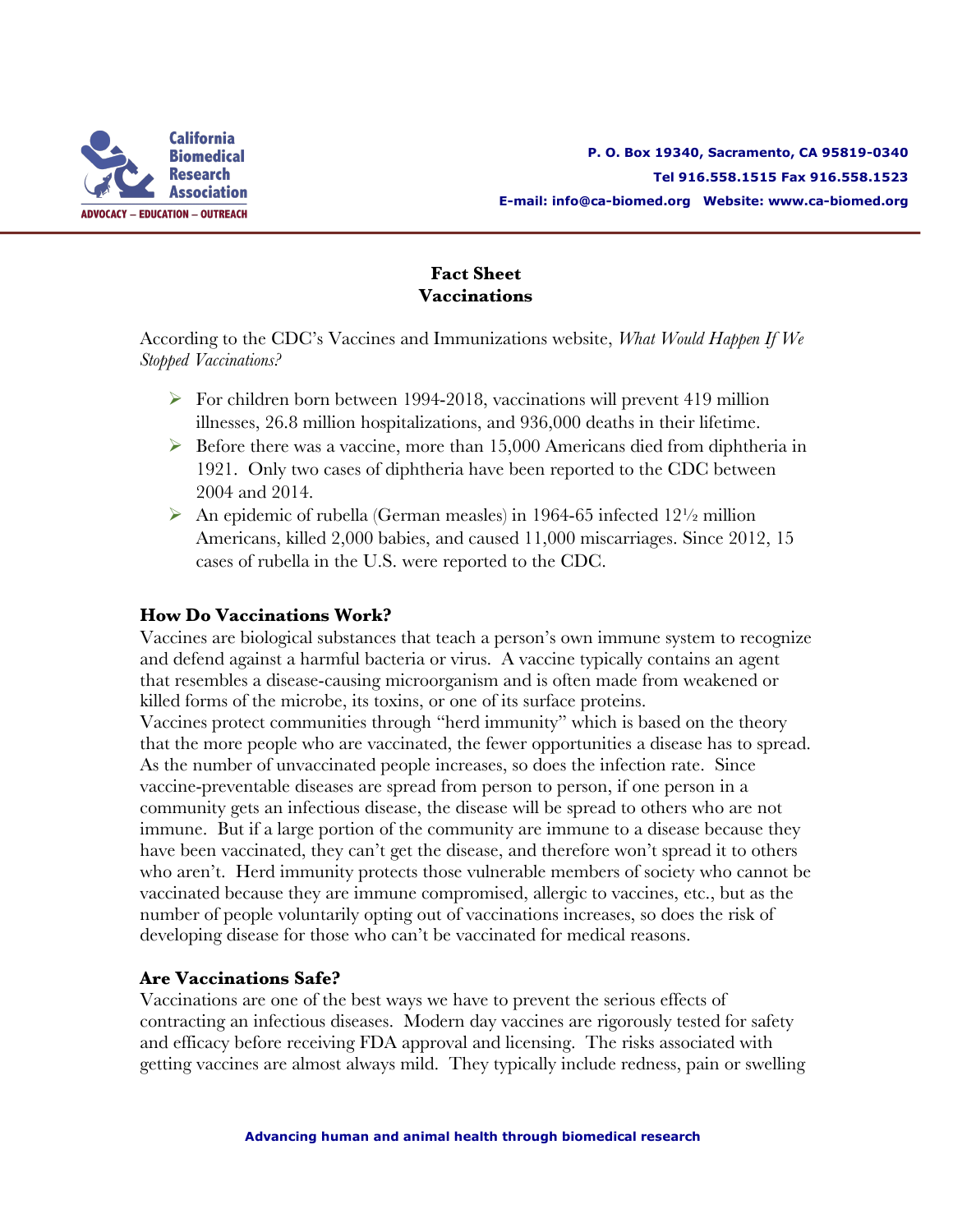at the site of the injection, or a low-grade fever that will go away within a day or two. Serious side effects, such as an allergic reaction, are extremely rare, and if they do occur, health professionals know how to reverse the reaction with antihistamines, epinephrine, etc. In fact, you are 100 times more likely to get struck by lightning than have a severe reaction to a vaccine. For every vaccine recommended for use in the U.S., the CDC has created Vaccine Information Statements (VIS) that explain both the benefits and risks.

### **Which Diseases Can Vaccines Prevent?**

Vaccines have saved millions of lives and have prevented countless infectious diseases over the centuries (see **Important Milestones in Vaccination Research**). Preventive vaccines are widely used to prevent diseases like polio, measles, diphtheria, pertussis (whooping cough), rubella (German measles), chicken pox, mumps, tetanus, rotavirus, Haemophilus influenzae type b (Hib), influenza (flu), herpes Zoster (shingles), hepatitis A and B, human papilloma virus (HPV), and Ebola virus. Thanks to the Salk and Sabine vaccines, paralytic polio no longer paralyzes school age children in the U.S., while smallpox, one of the most devastating diseases in the history of mankind, has been totally eradicated from the planet.

## **What Disease Do We Still Need Vaccines For?**



#### **HIV AIDS**

First described in 1981, HIV, or human immunodeficiency virus, is the virus that causes AIDS (acquired immunodeficiency syndrome) and can be transmitted during sexual intercourse, by sharing syringes, or perinatally during pregnancy, childbirth or breastfeeding. HIV attacks the immune system by destroying white blood cells that are vital to fighting off infections. The destruction of these cells can leave

people vulnerable to life-threatening infections and complications. Although remarkable progress has been made through the use of antiretrovirals that reduce viral levels so low that they are undetectable, HIV/AIDS continues to be one of the deadliest and most persistent pandemics, infecting 1.7 million people with HIV worldwide in 2018 alone. To control and ultimately end HIV globally, the development of a safe and effective HIV vaccine remains key to putting an end to the pandemic. One vaccine that holds some promise is RV144 which consists of a combination of two vaccine components given in sequence: ALVAC-HIV, which uses a canarypox virus as a carrier to deliver HIV genes, and AIDSVAX B/E, which contains a protein found on the viral surface. Testing continues on this and other vaccines and researchers are hopeful that an effective vaccine is on the horizon.

# **COVID-19**

Currently, a consortium of government agencies, private corporations and academic institutions are working around the clock to develop a vaccine against the novel SARS-CoV-2 strain of

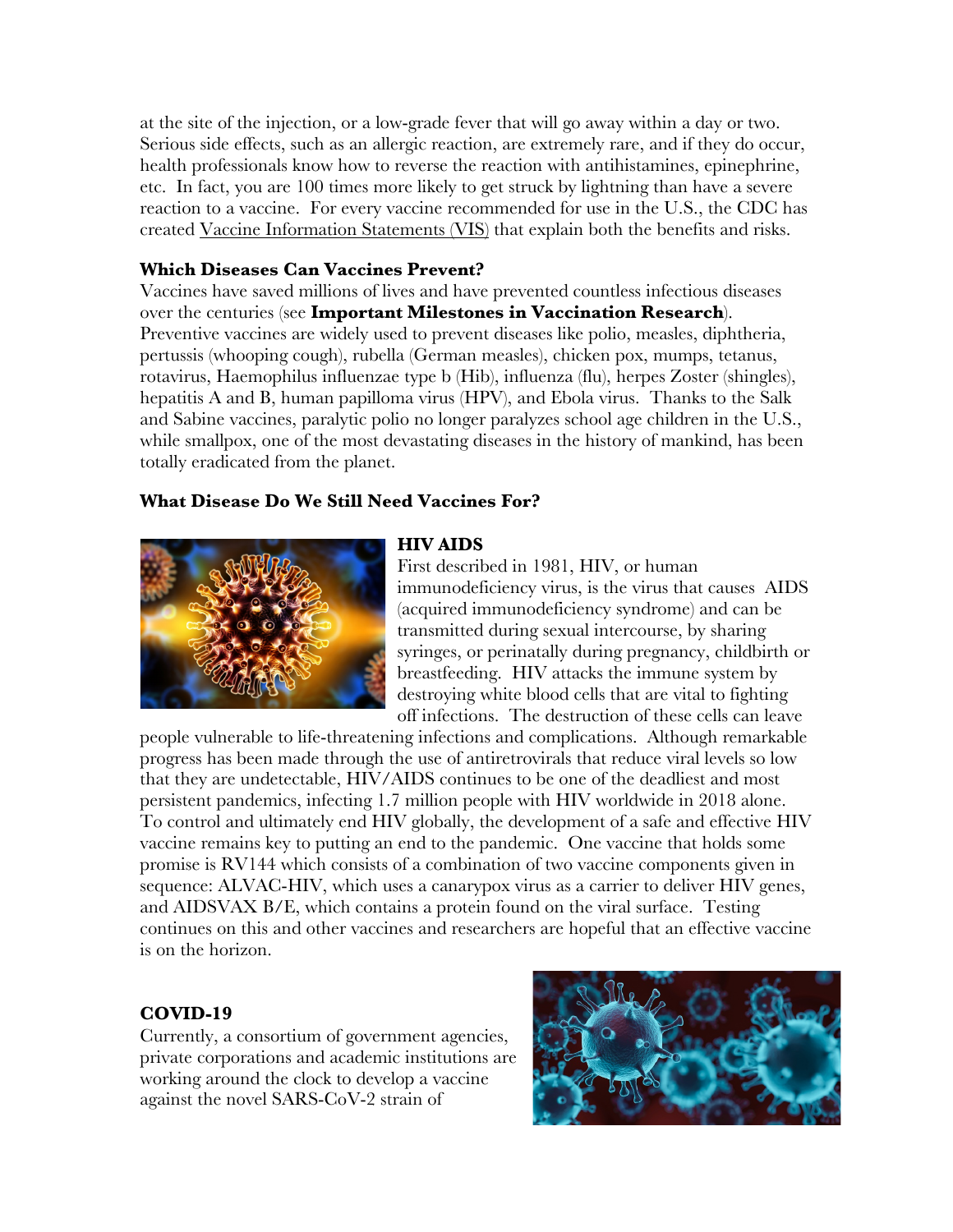coronavirus which causes COVID-19. This rapidly reproducing and highly transmissible RNA virus has surface proteins that are primed to lock on to cell receptors in the respiratory tract. Once attached, it will insert itself into the cell's own replication machinery, making multiple copies of the virus. The virus can cause the person's immune system to go into overdrive, causing a fatal pneumonia, particularly in the elderly or those with pre-existing health problems. Many different approaches are being pursued to combat the virus, including the use of a recombinant vaccine consisting of viral spike proteins that are delivered via a fingertip-sized patch. The patch, which goes on like a Band-Aid, has "needles" made of sugar and protein pieces which will dissolve into the skin.

### **Important Milestones in Vaccination Research**

- $\triangleright$  1600s Chinese Emperor K'ang Hsi, who had survived **smallpox** as a child, inoculated his own children with ground up smallpox scabs blown into their nostrils.
- $\geq 1796$  Edward Jenner, an English doctor, inoculated 8-year-old James Phipps with matter from a cowpox sore on the hand of milkmaid Sarah Nelmes to prove that previous illness with a disease called cowpox could protect someone from **smallpox**.
- Ø 1836 In an effort to boost the potency of **smallpox** vaccines, English physician Edward Ballard reintroduced the pustule matter (lymph) from infected cows back into cows. This method came to be used to supply sufficient material for vaccination.
- Ø 1879 Louis Pasteur produced the first laboratory-developed vaccine for **chicken cholera** (*Pasteurella multocid*a).
- Ø 1881 Pasteur develops an **anthrax** vaccine for livestock by attenuating or reducing the virulence of the anthrax bacteria with carbolic acid.
- $\triangleright$  1884 Pasteur announces to the French Academy of Sciences that he has successfully protected dogs from fatal **rabies** by use of his attenuated rabies vaccine.
- $\geq 1885$  Four boys bitten by a rabid dog in Newark, NJ are sent to France to receive Pasteur's post-exposure **rabies** vaccine and return home healthy in January of 1886.
- Ø 1885 Spanish physician Jaime Ferrán develops a live, attenuated **cholera** vaccine, the first vaccine to immunize humans against a bacterial disease. Over his career, Ferrán developed vaccines for **plague**, **tetanus**, **typhus**, **tuberculosis**, and **rabies**.
- Ø 1896 Wilhelm Kolle developed a heat-inactivated **cholera** vaccine that came to serve as a model for cholera vaccines for the next century.
- Ø 1909 Frederick F. Russell developed the first U.S. **typhoid** fever vaccine to vaccinate the troops in World War I. By 1914, typhoid vaccination had moved beyond military forces in the U.S. and into use for the general public.
- Ø 1926 Alexander Glenny increased the effectiveness of **diphtheria** toxoid by treating it with aluminum salts, an early example of adding adjuvants to vaccines.
- $\geq 1936$  Max Theiler and his colleagues developed a live attenuated vaccine for **yellow fever** using tissue cultures prepared from embryonated chicken eggs.
- Ø 1944 Maurice Hilleman helped develop a Japanese **encephalitis** vaccine to protect American troops in the World War II Pacific theater of operations.